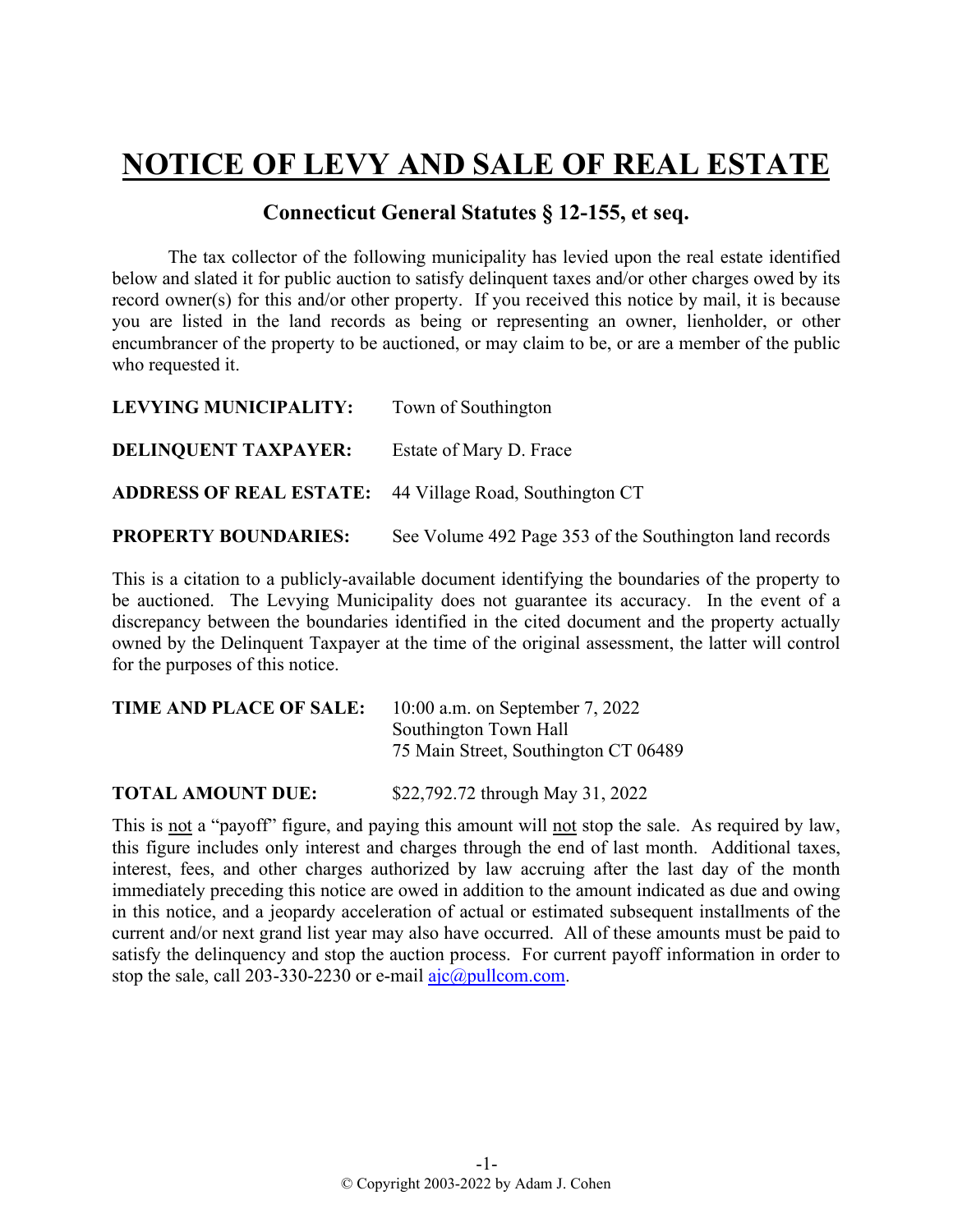**SURVIVING ENCUMBRANCES:** This property will be sold "free and clear" to the winning bidder subject only to: (1) taxes and water/sewer charges laid by the levying municipality which were not yet due and payable at the time of the levy, which is the date accompanying the signature on the first notice of this sale filed in the land records, except as are recovered from the sale; (2) the accrued taxes and water/sewer charges of any other governmental authority against this property; (3) any federal lien recorded until 30 days before the date which is six months after the auction date, except as extinguished pursuant to federal law; (4) easements, covenants and restrictions in favor of other parcels of land predating the time of the levy; (5) solely to the extent any of the delinquencies identified above was assessed on property other than the property to be sold, all encumbrances perfected before this notice was recorded; (6) interests exempt from levy and sale under the Constitution and laws of the United States; (7) the interest of any person or such person's predecessors in title for whom notice of the sale was not sent as required by law, and who had a right to such notice, and who did not in fact know of it within six months thereafter, until expiration of the limitation deadline in C.G.S. § 12-159b; (8) any monetary encumbrance recorded between June 10, 2022 and the date the first notice of this sale was filed in the land records, unless its holder is notified of the tax sale as required by law or in fact knew of it within six months thereafter; (9) any other interest not foreclosed by this tax sale procedure under state law; and (10) the effect of any federal, state, or local law and the restrictions and conditions in the tax sale notices and announced at the auction.

**PERSONS TO WHOM THIS NOTICE IS SENT:** The following persons are, or may claim to be, or may represent, the known holders of choate interests which will be affected by the sale. Absent payment in full before the auction or valid redemption within six months thereafter, the respective titles, mortgages, liens, restraints on alienation, and other encumbrances in this property in favor of all persons with actual or constructive notice thereof shall be extinguished.

| Estate of Mary D. Frace                | Spring Lake Village Condominium 1, Inc.    |
|----------------------------------------|--------------------------------------------|
| and Gail T. Frace, Ind. & Fid.         | c/o Karl P. Kuegler, Reg. Agent            |
| 29 Tolman Avenue                       | Imagineers, Inc.                           |
| Lowell, MA 01854                       | 635 Farmington Avenue                      |
|                                        | Hartford, CT 06105                         |
| Occupant                               |                                            |
| 44 Village Road                        |                                            |
| Southington, CT 06489                  |                                            |
|                                        |                                            |
| Internal Revenue Service               | State of Connecticut                       |
| <b>Advisory Consolidated Receipts</b>  | Dept. of Revenue Services                  |
| 7940 Kentucky Dr., Stop 2850F          | 450 Columbus Blvd, Suite 1                 |
| Florence, KY 41042                     | Hartford, CT 06103                         |
| (solely for any inchoate estate taxes) | (solely for any inchoate succession taxes) |